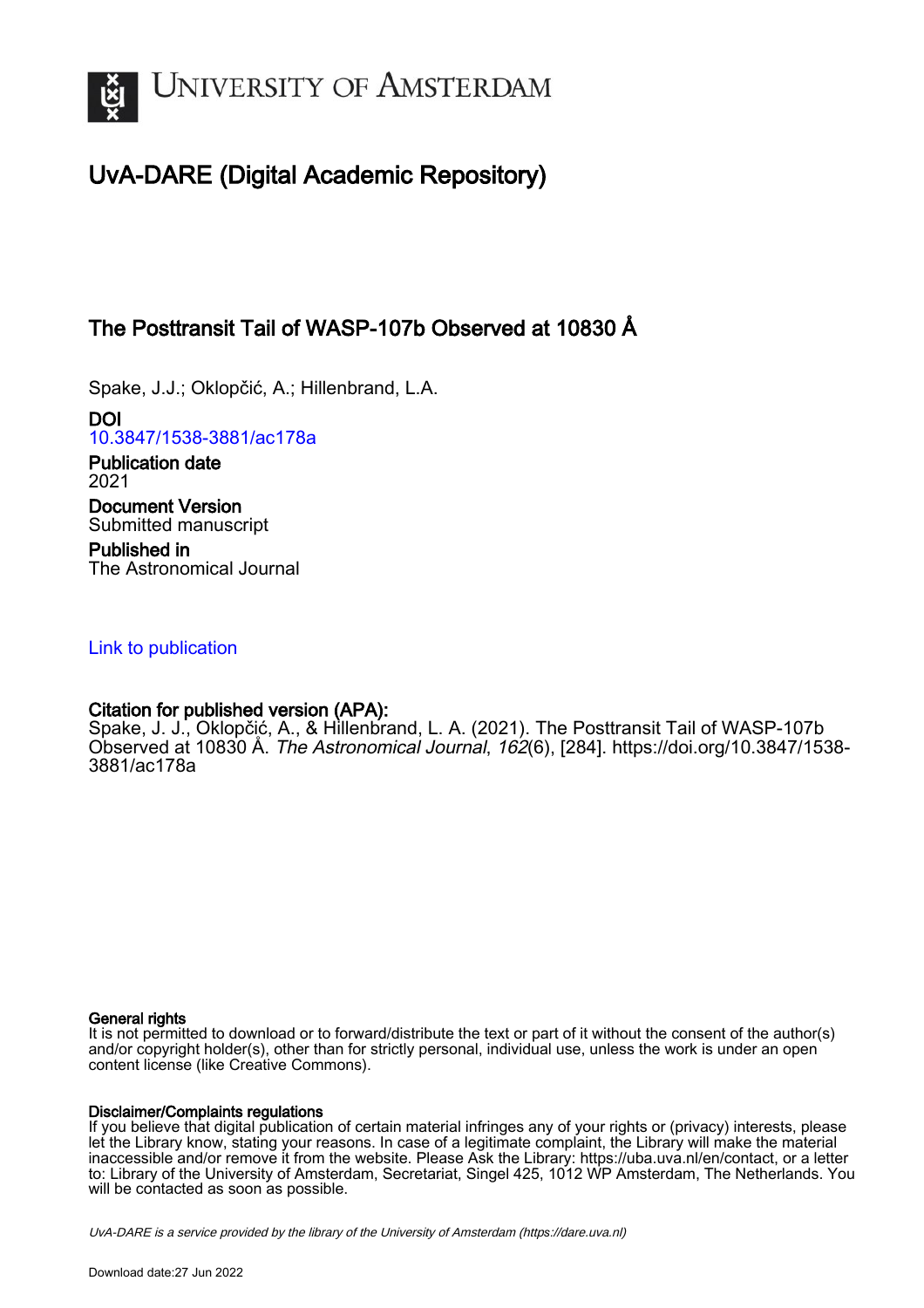#### The post-transit tail of WASP-107b observed at 10830Å

J. J. Spake.<sup>1</sup> A. Oklopčić.<sup>2</sup> and L. A. Hillenbrand<sup>3</sup>

 $1$ Division of Geological and Planetary Sciences, California Institute of Technology, Pasadena, CA 91125, USA <sup>2</sup>Anton Pannekoek Institute of Astronomy, University of Amsterdam, Science Park 904, 1098 XH Amsterdam, Netherlands <sup>3</sup>Department of Astronomy, California Institute of Technology, Pasadena CA 91125, USA

(Received XX; Revised XX; Accepted XX)

Submitted to AJ

#### ABSTRACT

Understanding the effects of high-energy radiation and stellar winds on planetary atmospheres is vital for explaining the observed properties of close-in exoplanets. Observations of transiting exoplanets in the triplet of metastable helium lines at  $10830 \text{ Å}$  allow extended atmospheres and escape processes to be studied for individual planets. We observed one transit of WASP-107b with NIRSPEC on Keck at 10830 Å. Our observations, for the first time, had significant post-transit phase coverage, and we detected excess absorption for over an hour after fourth contact. The data can be explained by a cometlike tail extending out to ∼ 7 planet radii, which corresponds to roughly twice the Roche lobe radius of the planet. Planetary tails are expected based on 3D simulations of escaping exoplanet atmospheres, particularly those including the interaction between the escaped material and strong stellar winds, and have been previously observed at  $10830 \text{ Å}$  in at least one other exoplanet. With both the largest mid-transit absorption signal and the most extended tail observed at  $10830\text{\AA}$ , WASP-107b remains a keystone exoplanet for atmospheric escape studies.

Keywords: ..

#### 1. INTRODUCTION

Most known transiting exoplanets orbit close to their host stars and are therefore highly irradiated, which makes them likely susceptible to atmospheric escape. Population studies of bulk properties, like planet radius and orbital distance, can illuminate how mass-loss changes compositions and radii over planetary lifetimes, especially for the more numerous, smaller exoplanets (e.g. [Owen & Wu](#page-11-0) [2013;](#page-11-0) [Lopez & Fortney](#page-10-0) [2013;](#page-10-0) [Fulton](#page-10-1) [et al.](#page-10-1) [2017;](#page-10-1) [Ginzburg et al.](#page-10-2) [2018\)](#page-10-2). On the other hand, individual, gas-rich exoplanets on close orbits around bright stars are amenable to atmospheric characterization, and therefore allow atmospheric escape to be seen in action.

Transmission spectroscopy is a powerful method for probing exoplanet atmospheres (e.g. [Seager & Sasselov](#page-11-1) [2000\)](#page-11-1). Strong absorption lines of species which are abundant at high altitudes, where gas is rarefied, are the most useful for observing atmospheric escape. For example, the Lyman- $\alpha$  line of ground-state hydrogen

was the first absorption line used to find exoplanet atmospheres overflowing their Roche radii, for the hot Jupiters HD209458b [\(Vidal-Madjar et al.](#page-11-2) [2003\)](#page-11-2) and HD189733b [\(Lecavelier Des Etangs et al.](#page-10-3) [2010\)](#page-10-3). The H-alpha line, from the first excited state of hydrogen, has also been used to observe the high-altitude thermospheres of exoplanets, where mass-loss is thought to be launched (e.g. [Jensen et al.](#page-10-4) [2012;](#page-10-4) [Yan & Henning](#page-11-3) [2018\)](#page-11-3). Heavier, but still abundant elements, like carbon, oxygen, magnesium, and iron, have also been observed overflowing (or close to) the Roche radii of some planets (e.g. [Vidal-Madjar et al.](#page-11-4) [2004,](#page-11-4) [2013;](#page-11-5) [Sing et al.](#page-11-6) [2019\)](#page-11-6).

The Lyman- $\alpha$  observations were also the first to directly demonstrate "tails" of lost material trailing behind exoplanets, which manifest as post-transit absorption in the observed light curves. The most dramatic example of a planetary tail is that of the hot Neptune GJ436b [\(Kulow et al.](#page-10-5) [2014;](#page-10-5) [Ehrenreich et al.](#page-10-6) [2015;](#page-10-6) [Lavie et al.](#page-10-7) [2017\)](#page-10-7), which blocks  $56.3 \pm 3.5\%$  of the stellar radiation at mid-transit, and shows blue-shifted absorption over three hours after the end of the nominal one-hour transit, at radial velocities up to  $-100 \text{ km s}^{-1}$ . The absorption also begins two hours before the nominal ingress. Combined, these observations imply an asymmetric cloud of material surrounding the planet,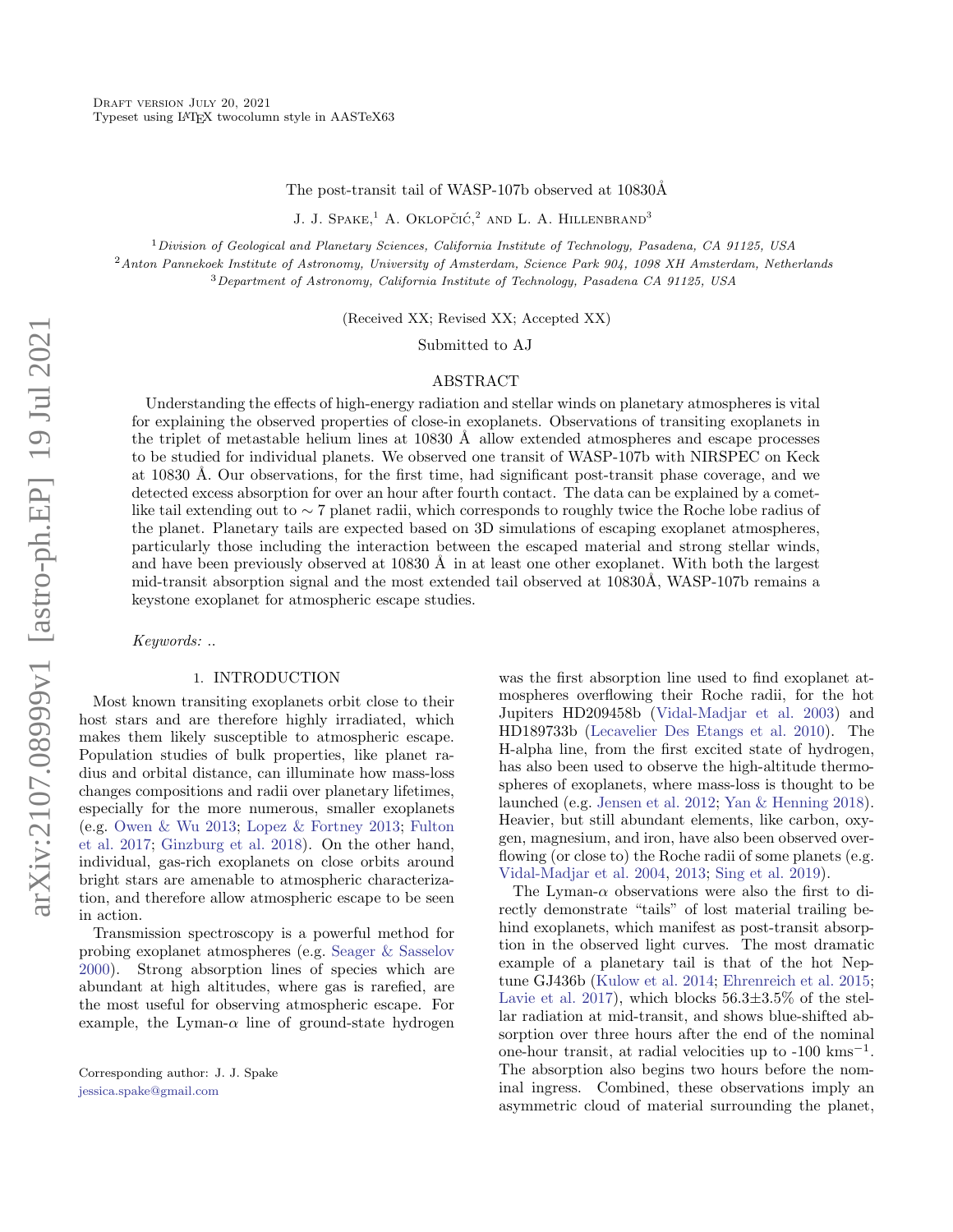with a trailing tail shaped by stellar wind that is longer than the planet's radial distance to the star [\(Ehrenre](#page-10-6)[ich et al.](#page-10-6) [2015\)](#page-10-6). For the hot Jupiter HD189733b, excess absorption was observed for at least 30 minutes posttransit, in just one of the five observed Lyman-alpha light curves, which happened to occur 8 hours after a stellar flare [\(Lecavelier Des Etangs et al.](#page-10-3) [2010;](#page-10-3) [Lecavelier](#page-10-8) [des Etangs et al.](#page-10-8) [2012\)](#page-10-8). The result indicated variability in the escaping planetary wind, possibly caused by the varying stellar environment. For HD 209458b, which is less massive than HD189733b, strong absorption was seen at egress with high-resolution Lyman-alpha observations, which indicated a comet-like tail. However, the observations did not have the post-transit coverage needed to observe it directly [\(Vidal-Madjar et al.](#page-11-2) [2003\)](#page-11-2). Planetary tails have long been predicted (e.g. [Schneider et al.](#page-11-7) [1998\)](#page-11-7) and studied in a number of threedimensional (3D) numerical simulations of atmospheric escape in exoplanets (e.g. [Bisikalo et al.](#page-10-9) [2013;](#page-10-9) [Matsakos](#page-10-10) [et al.](#page-10-10) [2015;](#page-10-10) [Christie et al.](#page-10-11) [2016;](#page-10-11) [Bourrier et al.](#page-10-12) [2016;](#page-10-12) [Carroll-Nellenback et al.](#page-10-13) [2017;](#page-10-13) [Khodachenko et al.](#page-10-14) [2019;](#page-10-14) [McCann et al.](#page-10-15) [2019;](#page-10-15) [Carolan et al.](#page-10-16) [2021\)](#page-10-16).

Pre-transit absorption has been observed in several planets, including the aforementioned GJ 436b. [Fos](#page-10-17)[sati et al.](#page-10-17) [\(2010\)](#page-10-17) detected an early ingress for the hot Jupiter WASP-12b in a broadband light curve at NUV wavelengths. For HD189733b, evidence of pre-transit absorption has been observed in absorption lines of three separate species: [Ben-Jaffel & Ballester](#page-10-18) [\(2013\)](#page-10-18) detected absorption by CII in two separate transit events; [Bourrier et al.](#page-10-19) [\(2013\)](#page-10-19) detected absorption by SiIII; and [Cauley et al.](#page-10-20) [\(2015,](#page-10-20) [2016\)](#page-10-21) detected absorption in Halpha. These observations have been explained by models of a bow shock at the interface of the planetary and stellar wind, although it is unclear how much stellar variability contributes to the signal, especially as the signal size seems to correlate with stellar activity levels (e.g. [Cauley et al.](#page-10-21) [2016\)](#page-10-21).

In recent years, the neutral helium line triplet at [1](#page-2-0)0830  $\AA$ <sup>1</sup> has been established as a new probe of extended and escaping exoplanet atmospheres [\(Seager &](#page-11-1) [Sasselov](#page-11-1) [2000;](#page-11-1) Oklopčić & Hirata [2018\)](#page-11-8). [Spake et al.](#page-11-9) [\(2018\)](#page-11-9) first observed helium in the extended atmosphere of the inflated sub-Saturn orbiting a K6 star, WASP-107b, at 10830Å, with low-resolution spectra from the Hubble Space Telescope/Wide Field Camera 3. Since then there have been numerous observations of extended and escaping exoplanet atmospheres using the  $10830\text{\AA}$ lines (e.g. [Allart et al.](#page-10-22) [2018;](#page-10-22) [Nortmann et al.](#page-11-10) [2018;](#page-11-10) [Mansfield et al.](#page-10-23) [2018;](#page-10-23) [Salz et al.](#page-11-11) [2018;](#page-11-11) [Alonso-Floriano](#page-10-24) [et al.](#page-10-24) [2019;](#page-10-24) [Ninan et al.](#page-11-12) [2020;](#page-11-12) [Palle et al.](#page-11-13) [2020;](#page-11-13) [Viss](#page-11-14)[apragada et al.](#page-11-14) [2020;](#page-11-14) [Paragas et al.](#page-11-15) [2021\)](#page-11-15), and notable non-detections, only some of which have been published (e.g. [Kasper et al.](#page-10-25) [2020;](#page-10-25) [Zhang et al.](#page-11-16) [2020\)](#page-11-16). Of particular relevance to this work, [Nortmann et al.](#page-11-10) [\(2018\)](#page-11-10) used CARMENES [\(Quirrenbach et al.](#page-11-17) [2014\)](#page-11-17) to observe the 10830Å transmission spectrum of WASP-69b - a warm, inflated, Saturn-mass exoplanet orbiting a K5 star. They reported significant post-transit absorption, indicative of a planetary tail which extended slightly further than the planet's Roche radius.

WASP-107b, which was discovered by [Anderson et al.](#page-10-26) [\(2017\)](#page-10-26), remains the exoplanet with the strongest helium signal observed so far. Additionally, its retrograde, polar orbit [\(Rubenzahl et al.](#page-11-18) [2021\)](#page-11-18); extremely low density  $(0.13_{-0.013}^{+0.015}$  gcm<sup>-3</sup>), and distant companion (planet c, [Piaulet et al.](#page-11-19) [2021\)](#page-11-19) have furthered interest in this unusual planet. Table [1](#page-3-0) lists the stellar and planetary parameters adopted in this study of planet b. The lowresolution HST helium detection was confirmed by [Al](#page-10-27)[lart et al.](#page-10-27) [\(2019\)](#page-10-27), who measured excess helium absorption of  $5.54\% \pm 0.27\%$  in the core of the deepest component of the lines, using high-resolution data obtained with the ground-based CARMENES spectrograph. The signal is large compared to the ∼2% transit depth of the planet at broad-band optical wavelengths [\(Anderson](#page-10-26) [et al.](#page-10-26) [2017\)](#page-10-26). [Kirk et al.](#page-10-28) [\(2020\)](#page-10-28) re-observed WASP-107b at high resolution with NIRSPEC on Keck, and found a transmission spectrum consistent with the CARMENES observations. They additionally noted excess absorption during the planet's egress, hinting at the presence of a comet-like tail.

Hydrodynamic simulations, similar to those developed for predicting the observable signatures of atmospheric escape and planetary tails in the Lyman- $\alpha$  line, can be used to produce synthetic spectra in the He 10830 Å lines (e.g. [Shaikhislamov et al.](#page-11-20) [2021;](#page-11-20) [Wang & Dai](#page-11-21) [2020;](#page-11-21) Wang  $\&$  Dai [2020,](#page-11-22) MacLeod  $\&$  Oklopčić, in prep.). Recently, Wang  $\&$  Dai [\(2020\)](#page-11-22) simulated the 10830 Å observations of WASP-107b, and their fiducial model suggests the presence of a comet-like tail of material trailing behind the planet. The tail would manifest as an asymmetric transit light curve at 10830Å, with a prolonged absorption after the fourth transit contact. [Wang &](#page-11-22) [Dai](#page-11-22) [\(2020\)](#page-11-22) noted a hint of asymmetry in the NIRSPEC light curve based on the data originally presented by [Kirk et al.](#page-10-28) [\(2020\)](#page-10-28). However, neither [Allart et al.](#page-10-27) [\(2019\)](#page-10-27) nor [Kirk et al.](#page-10-28) [\(2020\)](#page-10-28) observed WASP-107b with significant post-egress phase coverage, so they were unlikely to directly detect a tail.

Here we present a new transit observation of WASP-107b at high resolution around 10830Å, with NIRSPEC on Keck. Our data were taken between the two transits studied in [Allart et al.](#page-10-27) [\(2019\)](#page-10-27) and [Kirk et al.](#page-10-28) [\(2020\)](#page-10-28). We observed over an hour's worth of high-resolution spectra after the nominal planet egress, and as a result, for the first time directly detected excess helium absorption from a comet-like tail of material lost from the planet.

#### 2. OBSERVATIONS

<span id="page-2-0"></span><sup>1</sup> All absorption lines listed in this paper are at air wavelengths.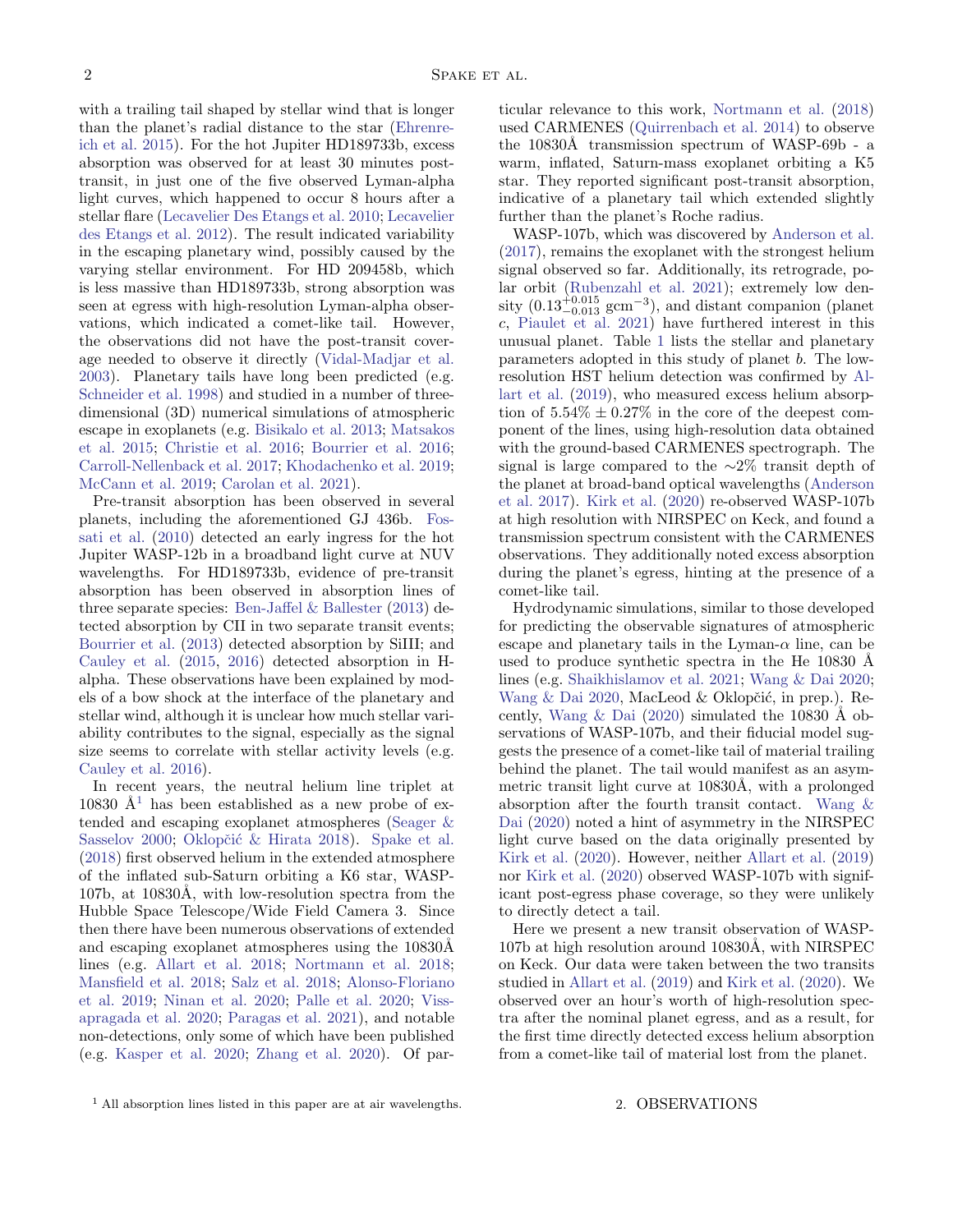| Param.           | Unit         | Value                      | Source                  |
|------------------|--------------|----------------------------|-------------------------|
| $\boldsymbol{P}$ | $_{\rm day}$ | 5.7214742                  | Dai & Winn $(2017)$     |
| $t_c$            | JD.          | 2458494.04427              | Dai & Winn $(2017)$     |
| b                |              | $0.07 + 0.07$              | Dai & Winn $(2017)$     |
| i                | $\circ$      | $89.887^{+0.074}_{-0.097}$ | Dai & Winn $(2017)$     |
| $R_p/R_*$        |              | $0.14434 + 0.00018$        | Dai & Winn $(2017)$     |
| $a/R_*$          |              | $18.164 \pm 0.037$         | Dai & Winn $(2017)$     |
| $M_P$            | $M_{\rm J}$  | $0.096 \pm 0.005$          | Piaulet et al. $(2021)$ |
| $\epsilon$       |              | $0.06 \pm 0.04$            | Piaulet et al. $(2021)$ |
| $\omega$         | $\circ$      | $40^{+40}_{-60}$           | Piaulet et al. (2021)   |
| $T_{\rm eff}$    | K            | $4245 \pm 70$              | Piaulet et al. $(2021)$ |
| $M_{*}$          | $M_{\odot}$  | $0.683^{+0.017}_{-0.016}$  | Piaulet et al. $(2021)$ |
| $R_*$            | $R_{\odot}$  | $0.67 \pm 0.02$            | Piaulet et al. $(2021)$ |

<span id="page-3-0"></span>Table 1. Adopted system parameters for WASP-107b

To observe a transit of WASP-107b, we used the newly-upgraded [\(Martin et al.](#page-10-30) [2018\)](#page-10-30) NIRSPEC spectrograph [\(McLean et al.](#page-11-23) [1998,](#page-11-23) [2000\)](#page-11-24) on the 10-meter Keck II telescope, for one half-night. Observations were performed using NIRSPEC in its echelle mode with the N1 (Y-band) filter, having effective wavelength coverage from 0.941 to 1.122  $\mu$ m, with some overlap and no gaps between the orders. The helium triplet lines appear in both Order 70 and Order 71, at rest wavelengths of 10830.34 Å, 10830.25 Å, and 10829.09 Å. In this work we only present data from order 70. We used the  $0.288'' \times 12''$  slit, resulting in spectral resolution of  $R = 37,000$  (corresponding to  $\Delta v \approx 7.7$  km s<sup>-1</sup>) at the wavelength of the helium line.

Our WASP-107b transit observations were performed on January 10, 2019 UT (program ID:C247, PI: Hillenbrand). The seeing was variable during the observations but averaged ∼0.7" [\(Figure 1\)](#page-3-1). We used a standard ABBA nodding pattern with  $4^{\prime\prime}$  throw between the nod positions and individual exposures of 300 s. Similarly to [Kirk et al.](#page-10-28) [\(2020\)](#page-10-28), we used the thin blocker, which introduces fringing in Y-band data. However, fringing effects are weak around  $10830\text{\AA}$ , in order 70. Additionally, because our final results were produced by finding the difference between observed spectra, the effect of fringing was subtracted out. We did not observe any fringing pattern above the photon noise level in our final results.

We obtained a sequence of 48 individual spectra, with SNR increasing from 55 to 80 per resolution element as the source rose in altitude. The first four spectra were taken with shorter exposures (60 s) compared to the rest of the sample (300 s), so we merged them and treated them as a single spectrum in the rest of the analysis. We discarded from our analysis two exposures (#32 and #42 in our sequence) taken while we were experiencing



<span id="page-3-1"></span>Figure 1. Seeing (black dots) and airmass (red line) during our January 2019 observations. Seeing data were obtained from the Mauna Kea Weather Center. The duration of the broadband transit is shown in gray. Dashed vertical line marks the 18-degree dawn.

software issues, leaving 43 spectra which we used in our analysis.

On April 8, 2019 UT we observed WASP 107 at an orbital phase of 0.35 for planet  $b$  – well outside of transit. An additional set of four spectra were again obtained with NIRSPEC's N1 filter in the ABBA nod pattern, also with the  $0.288'' \times 12''$  slit, but with exposure times of 180 seconds. Coincidentally, these extra observations occurred one night after the transit observation made by [Kirk et al.](#page-10-28) [\(2020\)](#page-10-28).

#### 3. DATA REDUCTION

First, to correct for bad pixels and cosmic rays, we applied the iterative bad pixel algorithm from REDSPEC [\(Kim et al.](#page-10-31) [2015\)](#page-10-31), which we translated to Python, to every science exposure and flat field. We then made night-averaged flat fields by median-combining eleven five-second exposures of a halogen lamp, from which we subtracted the median of eleven five-second exposures taken with the lamp off, to account for detector bias and dark current. To extract 1D spectra from the raw frames, we used a customized version of the NIRSPEC Data Reduction Pipeline<sup>[2](#page-3-2)</sup> (NSDRP), which is written in Python. Before extraction, NSDRP performs flatfield correction; removal of telluric emission by pairwise subtraction of consecutive images; and spatialand spectral rectification of misaligned images. NSDRP had not yet been updated since NIRSPEC's detector was upgraded, in late 2018, from an Aladdin III InSb  $1024\times1024$  array to a Teledyne HAWAII-2RG (H2RG) HgCdTe 2048×2048 array. Therefore, we updated the hard-coded, expected positions of each spectral order

<span id="page-3-2"></span><sup>2</sup> [https://github.com/Keck-DataReductionPipelines/](https://github.com/Keck-DataReductionPipelines/NIRSPEC-Data-Reduction-Pipeline) [NIRSPEC-Data-Reduction-Pipeline](https://github.com/Keck-DataReductionPipelines/NIRSPEC-Data-Reduction-Pipeline)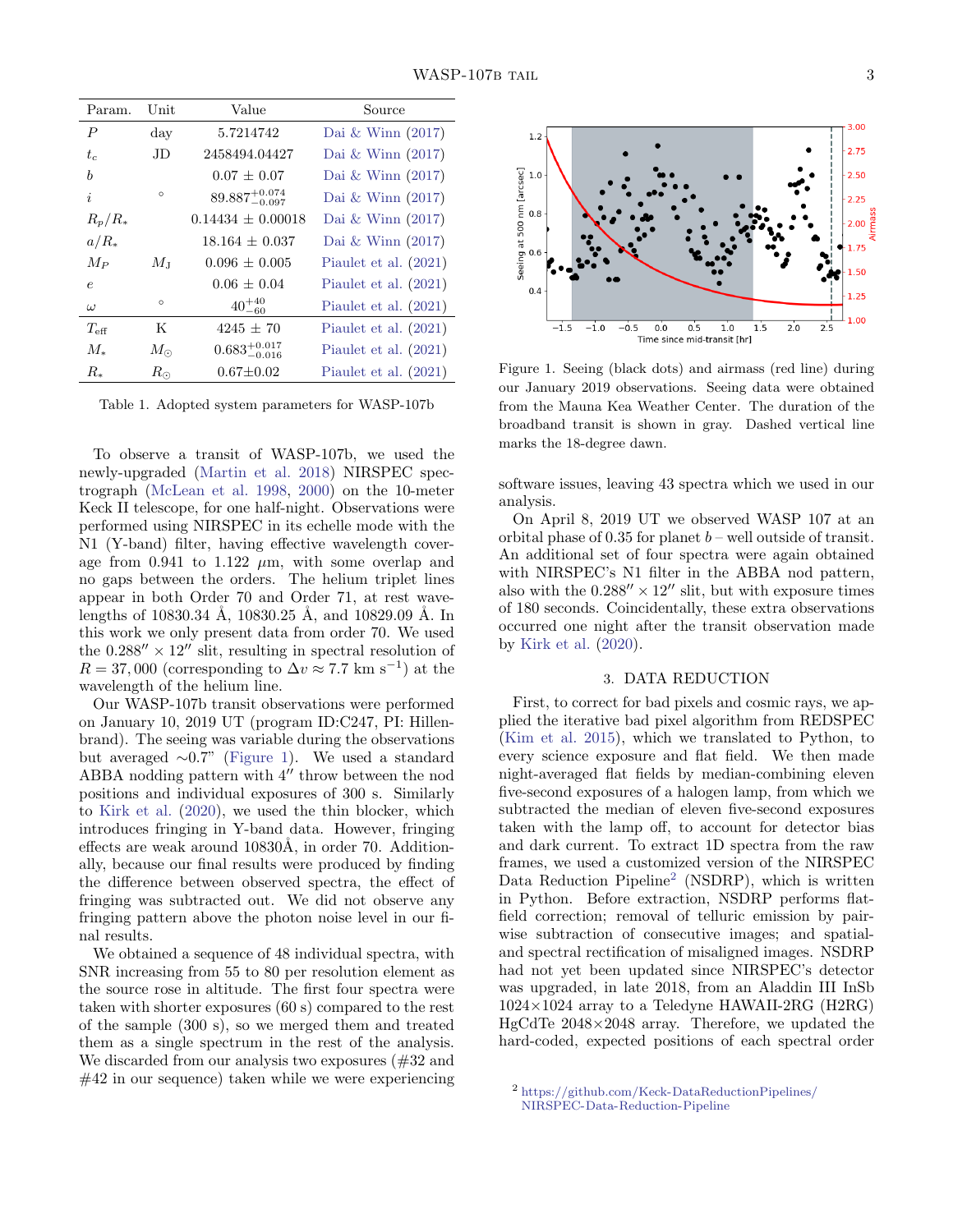on the detector to their new positions, and adapted the pipeline to handle  $2048\times2048$  images rather than  $1024\times1024$  images.

To determine the wavelength solution for each 1D spectrum on the night of 2019-01-19 ("January transit" hereafter), we followed a similar method to [Zhang](#page-11-16) [et al.](#page-11-16) [\(2020\)](#page-11-16). First, we selected a model stellar spectrum from the PHOENIX grid appropriate for WASP-107 (T<sub>eff</sub>=4400K;  $log(q)$ =4.5; [M/H]=0.0; [Husser et al.](#page-10-32) [2013\)](#page-10-32) to which we added a telluric transmission spec- $\text{trum}^3$  $\text{trum}^3$ , which had been shifted to account for the Earth's night-averaged radial velocity relative to the star. We then down-sampled the resulting template spectrum to match the instrumental resolution  $(R=37,500)$ . We modelled the wavelength solution as a third-order Chebyshev polynomial (mathematically equivalent to monomials, but well-behaved around zero), and the stellar continuum as a fifth-order Chebyshev polynomial. We then used SCIPY's differential evolution to minimize the  $\chi^2$  between the continuum-normalised observations and the template spectrum. This method results in wavelength-calibrated, 1D spectra in the stellar rest frame, with line positions aligning with the model to better than one pixel.

To correct for telluric absorption lines, we used ESO's molecfit [\(Kausch et al.](#page-10-33) [2015;](#page-10-33) [Smette et al.](#page-11-25) [2015\)](#page-11-25). molecfit models telluric absorption at the observatory coordinates at a given time and airmass using Global Data Assimilation System  $(GDAS)^4$  $(GDAS)^4$  atmospheric profiles, which depend on local weather conditions. Before inputting the spectra, we shifted them from the stellar rest frame to the barycentric rest frame, and we shifted them back to the stellar rest frame after the molecfit correction. Similarly to [Kirk et al.](#page-10-28) [\(2020\)](#page-10-28), we isolated 10 telluric absorption lines across order 70 which did not overlap with strong stellar absorption lines and masked the rest of the spectra in each fit. Due to the combined systemic and barycentric radial velocities at the time of our observations, no strong telluric absorption lines overlapped with the helium 10830Å triplet, as discussed in Section [4.3.](#page-5-0) For continuum normalization, we used iSpec [\(Blanco-Cuaresma et al.](#page-10-34) [2014\)](#page-10-34) to find a polynomial fit to the extracted, telluric-corrected spectra, avoiding regions with strong stellar absorption lines (such as the region containing the He triplet and the nearby Si line).

To validate our reduction pipeline we also ran it on the previously published transit observation of WASP-107b using NIRSPEC in Y-band with a wider  $(0.433'' \times 12'')$ slit, taken on 2019-04-06, by [Kirk et al.](#page-10-28) [\(2020\)](#page-10-28) ("April transit" hereafter). A comparison between the resulting transmission spectrum from the April transit using our pipeline, and that published by [Kirk et al.](#page-10-28) [\(2020\)](#page-10-28)



<span id="page-4-2"></span>Figure 2. Excess absorption spectrum of WASP-107b (in the planet's frame) based on data obtained in April 2019 by [Kirk et al.](#page-10-28) [\(2020\)](#page-10-28). Wavelengths of the He I triplet indicated by dotted lines. The black line shows the result obtained using our data reduction, which agrees within observational uncertainty with the result presented in [Kirk et al.](#page-10-28) [\(2020\)](#page-10-28), shown in red.

is shown in [Figure 2.](#page-4-2) For both reductions, the first six spectra were used to make the out-of-transit spectrum, and and the 12 spectra between second and third contact (numbers 17 to 28 inclusive) were used to make the in-transit spectrum. The two independent reductions are consistent within the  $1\sigma$  error bars. For the comparison of data sets obtained using different slit widths, discussed in §[4.3,](#page-5-0) we used iSpec to first degrade the spectral resolution of all extracted spectra to  $R = 25,000$ , before combining them.

For the extra set of four spectra of WASP-107 taken on 2019-04-08 ("April 0.35 phase" hereafter), we used the same reduction method described above, and averaged the four spectra.

#### 4. RESULTS

#### 4.1. January absorption spectrum

For the January transit data, we made a nominal transmission spectrum for WASP-107b, assuming the planet does not have a tail. To do this, we made an average "out-of-transit" spectrum, shown in [Figure 3,](#page-5-1) using our 12 spectra taken after the fourth contact of the nominal planet transit (after the dashed line at phase 0.0104 in [Figure 4\)](#page-6-0). We then made an average in-transit spectrum [\(Figure 3\)](#page-5-1) from our 21 spectra taken between second and third contacts of the nominal planet transit (between the dotted lines in [Figure 4\)](#page-6-0). The ratio between the average "in" and "out" spectra is shown in [Figure 5.](#page-6-1) The excess absorption calculated this way is dramatically less than that reported by [Kirk et al.](#page-10-28) [\(2020\)](#page-10-28), and the peak also appears redshifted in comparison.

#### <span id="page-4-3"></span>4.2. Excess absorption light curves

<span id="page-4-0"></span><sup>3</sup> <https://www.gemini.edu/observing/telescopes-and-sites/sites>

<span id="page-4-1"></span><sup>4</sup> [https://www.ncdc.noaa.gov/data-access/model-data/](https://www.ncdc.noaa.gov/data-access/model-data/model-datasets/global-data-assimilation-system-gdas) [model-datasets/global-data-assimilation-system-gdas](https://www.ncdc.noaa.gov/data-access/model-data/model-datasets/global-data-assimilation-system-gdas)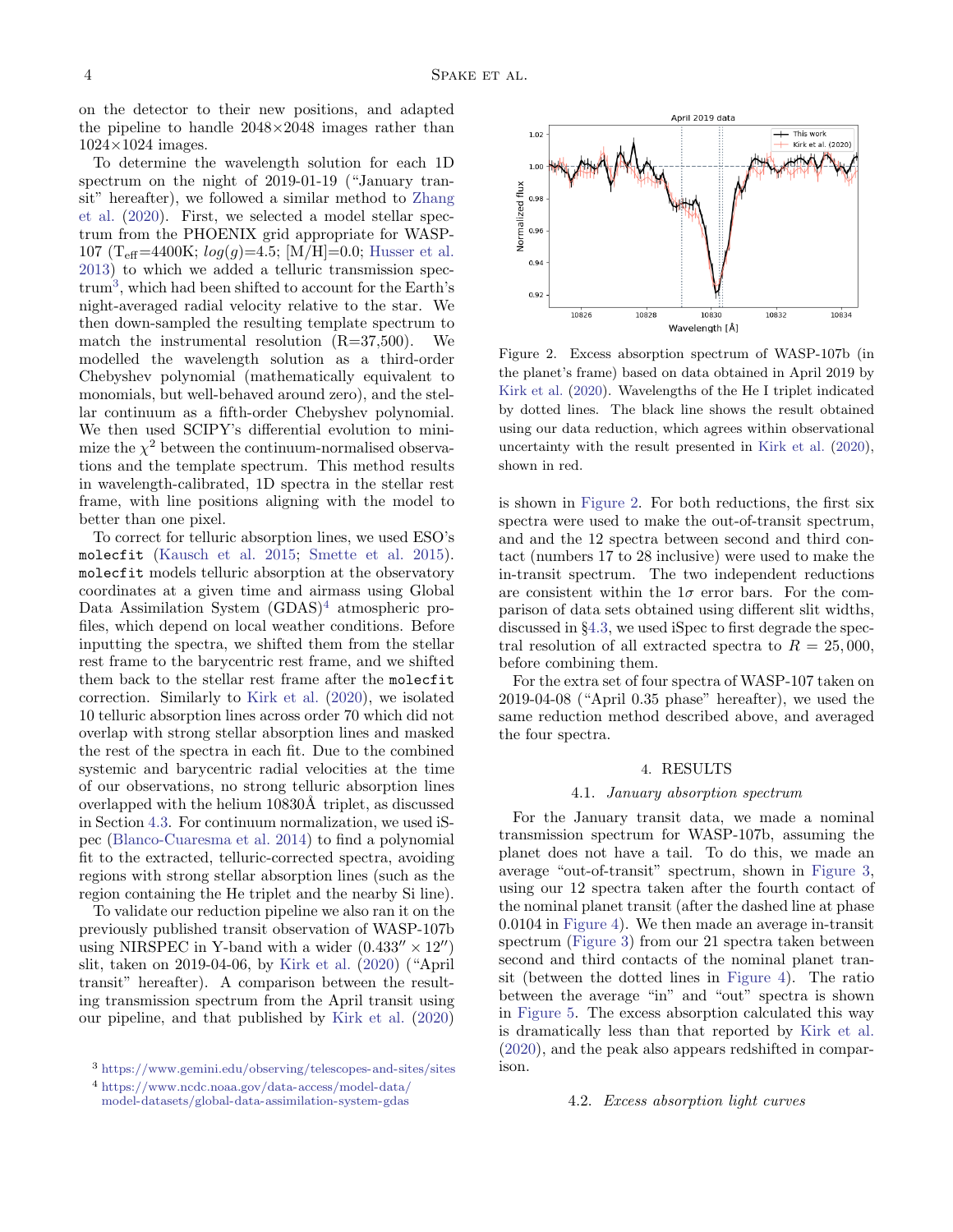We created an excess absorption light curve for the January transit. To do so, we first made individual excess absorption spectra by dividing each of the 43 normalized spectra by the average "out-of-transit" spectrum shown in Figure [3.](#page-5-1) Then we integrated the flux between  $10829.83$  and  $10830.58\text{\AA}$  for each of the excess absorption spectra, shown in Figure [4,](#page-6-0) top panel. We also show the light curve from our reduction of the April transit, calculated the same way, but using the first 8 spectra in that data set to create an average out-oftransit spectrum. With this method, the January transit depth appears shallower than the April transit depth. Also, the post-transit absorption for the January transit continues to decrease well after transit, so that the light curve reaches a level higher than the pre-transit observations at a phase of 0.02.

In the bottom panel of Figure [4,](#page-6-0) we also show the same two lightcurves, added to the broadband light curve cov-ering 9000 - 10000 Å from [Spake et al.](#page-11-9)  $(2018)$ , and then normalized in such a way that the transit depths match. To do this, we calculated the weighted means of the two un-normalized light curves between the second and third contact points. We then subtracted the difference between the means from the January transit light curve. For normalisation, we divided both lightcurves by the weighted mean of the pre-transit April light curve (i.e. before first contact, dashed line at phase 0.0104 in Figure [4\)](#page-6-0). The shape of the lightcurve is very consistent between the two observations when they are offset this way, being deeper after mid-transit, and tapering off more slowly at egress than at ingress. Post-transit absorption is apparent in the January transit.

#### 4.3. In vs. Out spectra

<span id="page-5-0"></span>Figure [6](#page-7-0) shows the averaged in-transit and "out-oftransit" spectra for the January transit, and the equivalent spectra from our reduction of the April transit. We stress that the January "out" spectrum (bottom panel) was made from data taken after the nominal planetary egress, but the "out" spectrum from the April transit was made from pre-ingress data only. The "out" spectra from the two nights are noticeably different, especially in the blue wings of both components of the helium triplet, where there appears to be more absorption in the January data. On the other hand, the in-transit spectra (top panel) are much more similar between the two observations. The most significant difference in both the "in" and "out" spectra between the two nights occurs at wavelengths  $10831.5 - 10834.0$  Å. As we show in Figure [6,](#page-7-0) those wavelengths correspond to strong telluric absorption lines which we have corrected with molecfit, apparently imperfectly. Therefore we do not consider the difference at these wavelengths as astrophysical in origin, nor do we believe that telluric absorption has contaminated the helium  $10830$  Å line triplet.

#### 4.4. April 0.35 phase data



<span id="page-5-1"></span>Figure 3. Top panel: in-transit and out-of-transit spectra of WASP-107, centered on the wavelengths of the He I triplet indicated by dotted lines. Excess absorption during the (broadband) transit of the planet is clearly noticeable. Bottom panel: orbital phase vs. wavelength map showing absorption depth in the He I line (the main component) and a nearby Si I line. The He I line depth increases between ingress and egress (magenta lines), while the Si I line stays constant.

Figure [6](#page-7-0) (bottom panel) also shows the average of our four spectra taken one night after the April transit, at an orbital phase of 0.35. We can reasonably assume that this later spectrum is uncontaminated by transiting planetary material. The April pre-transit spectrum is much more similar to the April 0.35 phase spectrum than to the January post-transit spectrum. However, there are some slight differences: slightly more absorption in the pre-transit data at  $10829.7$  and  $10831\text{\AA}$ , but slightly less absorption in the core of the strongest component of the line, at  $10830.3\text{\AA}$ .

#### 4.5. Summary of Results

To summarize: we detected a transit of WASP-107b at 10830 Å, with an in-transit absorption spectrum [\(Fig](#page-7-0)[ure 6,](#page-7-0) top panel) consistent with previously published results; we demonstrated asymmetry in the transit lightcurves; and we found evidence for blueshifted, posttransit absorption at  $10830\text{\AA}$ .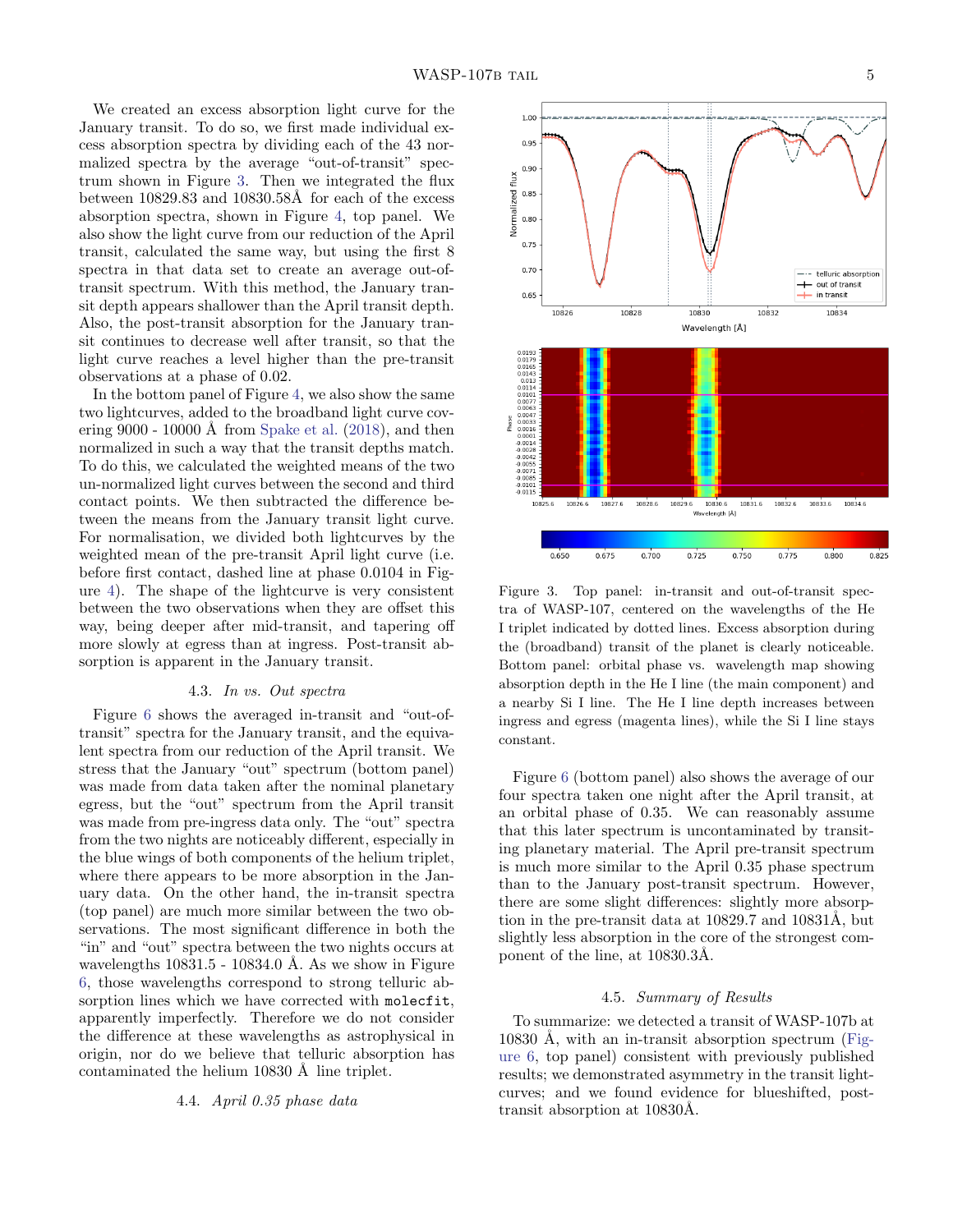

<span id="page-6-0"></span>Figure 4. Top panel: Light curves showing excess helium absorption integrated over wavelengths between 1082.983 nm and 1083.058 nm. The gray(red) area shows phases used for the construction of the out-of-transit spectrum for the January(April) night. Bottom panel: same as top panel, but both light curves are added to the white-light curve from [Spake et al.](#page-11-9) [\(2018\)](#page-11-9) (dotted blue curve), and then normalized so that the transit depths match. Solid blue curve is the light curve based on the fiducial hydrodynamic simulation from [Wang & Dai](#page-11-22) [\(2020\)](#page-11-22). Dash-dotted vertical line indcates the end of the post-transit absorption.

#### 5. ANALYSIS

#### 5.1. Possible Causes of Variation in HeI 10830 Transmission Profiles

Here we discuss why our January transit data and the April transit data, originally published by [Kirk et al.](#page-10-28) [\(2020\)](#page-10-28), are different.

#### 5.1.1. A post-transit tail

Because the in-transit spectra from the January and April transits are so similar [\(Figure 6,](#page-7-0) top panel), the difference between the planetary transmission spectra [\(Figure 5\)](#page-6-1) must originate in the out-of-transit data [\(Fig](#page-7-0)[ure 6,](#page-7-0) bottom panel). It is notable that our observations were taken in between the CARMENES transit presented by [Allart et al.](#page-10-27) [\(2019\)](#page-10-27), and the Keck transit



<span id="page-6-1"></span>Figure 5. Absorption spectrum of WASP-107b, assuming no post-transit tail, in the reference frame of the planet observed in January 2019 (black). Wavelengths of the He I triplet indicated by dotted lines. The spectrum obtained by [Kirk](#page-10-28) [et al.](#page-10-28) [\(2020\)](#page-10-28) using the same instrument in April 2019 is shown for comparison (red).

by [Kirk et al.](#page-10-28) [\(2020\)](#page-10-28), which both had consistent absorption spectra, suggesting that the in-transit absorption profile is stable over months-long timescales within the instrumental precision.

We find that the most likely explanation for the deeper absorption and relative blueshift in the January "out" spectrum is contamination from a planetary tail streaming behind the planet. Hydrodynamic simulations of escaping planetary atmospheres generally predict that the escaped material should form a comet-like tail, further shaped by the interaction with the stellar wind. For WASP-107b specifically, the modeling work of Wang  $\&$ [Dai](#page-11-22) [\(2020\)](#page-11-22) shows that the evidence of a planetary tail should be observable in the He  $10830 \text{ Å}$  spectra.

#### 5.1.2. Contrast Effect

The out-of-transit spectrum is set by the integrated stellar disk, but during a transit the planet blocks flux from the spatially resolved transit chord. Therefore, wavelength-dependent differences between the integrated stellar disk and the transit chord will appear in the transmission spectrum (e.g. [Pont et al.](#page-11-26) [2008;](#page-11-26) [Sing et al.](#page-11-27) [2011;](#page-11-27) [McCullough et al.](#page-11-28) [2014\)](#page-11-28). The effect of heterogeneous photospheres on exoplanet transmission spectra has been extensively modelled for FGKM stars (e.g. [Cegla et al.](#page-10-35) [2018;](#page-10-35) [Rackham et al.](#page-11-29) [2018,](#page-11-29) [2019\)](#page-11-30). [Cauley et al.](#page-10-36) [\(2018\)](#page-10-36) did the same for chromospheric lines, including He  $10830\text{\AA}$ , and concluded that it was difficult to create false-positive detections of  $10830\text{\AA}$  in exoplanet atmospheres with the contrast effect.

However, stellar rotation combined with the oblique orbit of WASP-107b [\(Dai & Winn](#page-10-37) [2017;](#page-10-37) [Rubenzahl et al.](#page-11-18)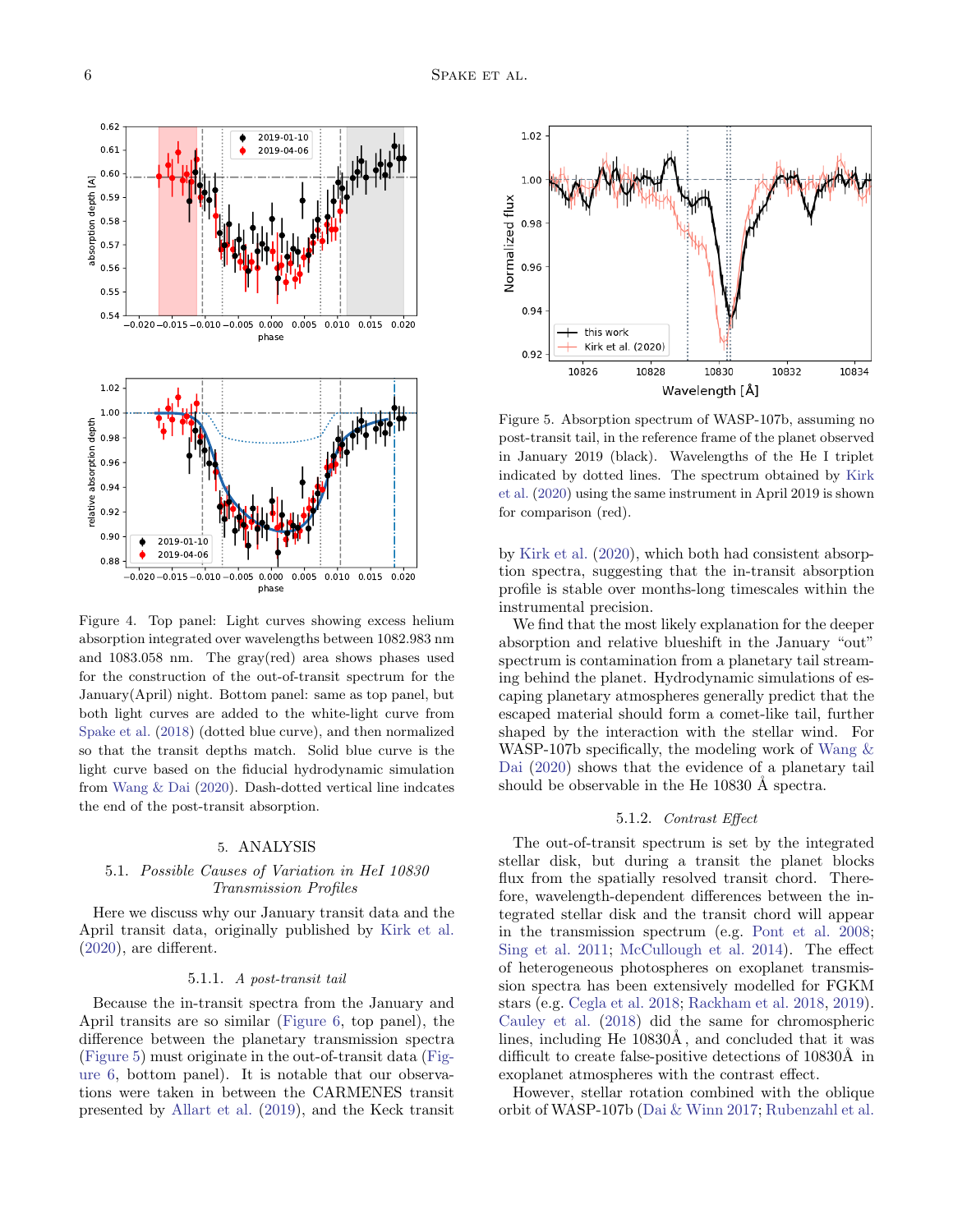



<span id="page-7-0"></span>Figure 6. Comparison of in-transit and out-of-transit spectra of WASP-107 obtained with Keck/NIRSPEC in January (posttransit); April 6th (pre-transit); and April 8th (phase = 0.35) 2019.  $1\sigma$  errors are plotted as vertical bars, barely visible. For this comparison, the January and April 8th data have been degraded to spectral resolution of  $R = 25,000$ , same as the April 6th data. Dotted lines show the telluric absorption corrections for different data sets obtained using molecfit. Outside of the wavelength range contaminated by telluric lines, the largest difference is seen at the wavelengths of the He I triplet (vertical dashed lines) between the spectra observed shortly after transit (black lines) and the spectra observed either shortly before (red lines) or well after transit (blue line).

[2021\)](#page-11-18) can result in the planet passing over different quiet or active regions of the star at different epochs. Therefore we could expect the contrast effect, and hence the measured transmission spectrum, to vary from visit to visit for this system. In principle, this could cause the variations we see in the January vs April WASP-107b transit spectra [\(Figure 5\)](#page-6-1). Such visit-to-visit variations have been observed in 10830Å transmission spectra of HD189733b by [Guilluy et al.](#page-10-38) [\(2020\)](#page-10-38), who analysed 5 transits of the planet and saw changes in the transmission spectrum which they attributed to the contrast effect. However, for HD189733b, there is strong evidence for spot- and faculae crossing events in the time-series light curves from the visits which deviate from the average transmission spectrum. There is little evidence for similar spot or faculae crossing events in the January transit light curve of WASP-107b at  $10830\text{\AA}$ , and the shape of the January and April lightcurves presented here are remarkably similar when the transit depths are forced to match.

Finally, the contrast effect cannot explain why we see a significant difference in the "out-of-transit" spectrum, while the in-transit spectra look more similar [\(Figure 6\)](#page-7-0).

#### 5.1.3. Variability in the Planetary Wind

The mid-transit absorption by the planet itself may vary from epoch to epoch - either due to a changing mass loss rate, or a changing population fraction of the excited 2<sup>3</sup>S (metastable) state of helium, which is the origin of the  $10830 \text{ Å}$  absorption line. Such changes could be caused by varying extreme-ultraviolet (EUV) flux from the star (e.g. Oklopčić [2019\)](#page-11-31), which is dependent on the level of magnetic activity of the planet-facing hemisphere. For example, a higher stellar EUV flux during the April transit could lead to a greater mid-transit absorption signal compared to that of the January transit (as seen in Figure [5\)](#page-6-1). However, we might expect to see this in the out-of-transit data as increased stellar 10830 Å absorption, since the stellar EUV flux also populates the metastable state in the stellar chromosphere. In fact, the April out-of-transit 10830Å absorption is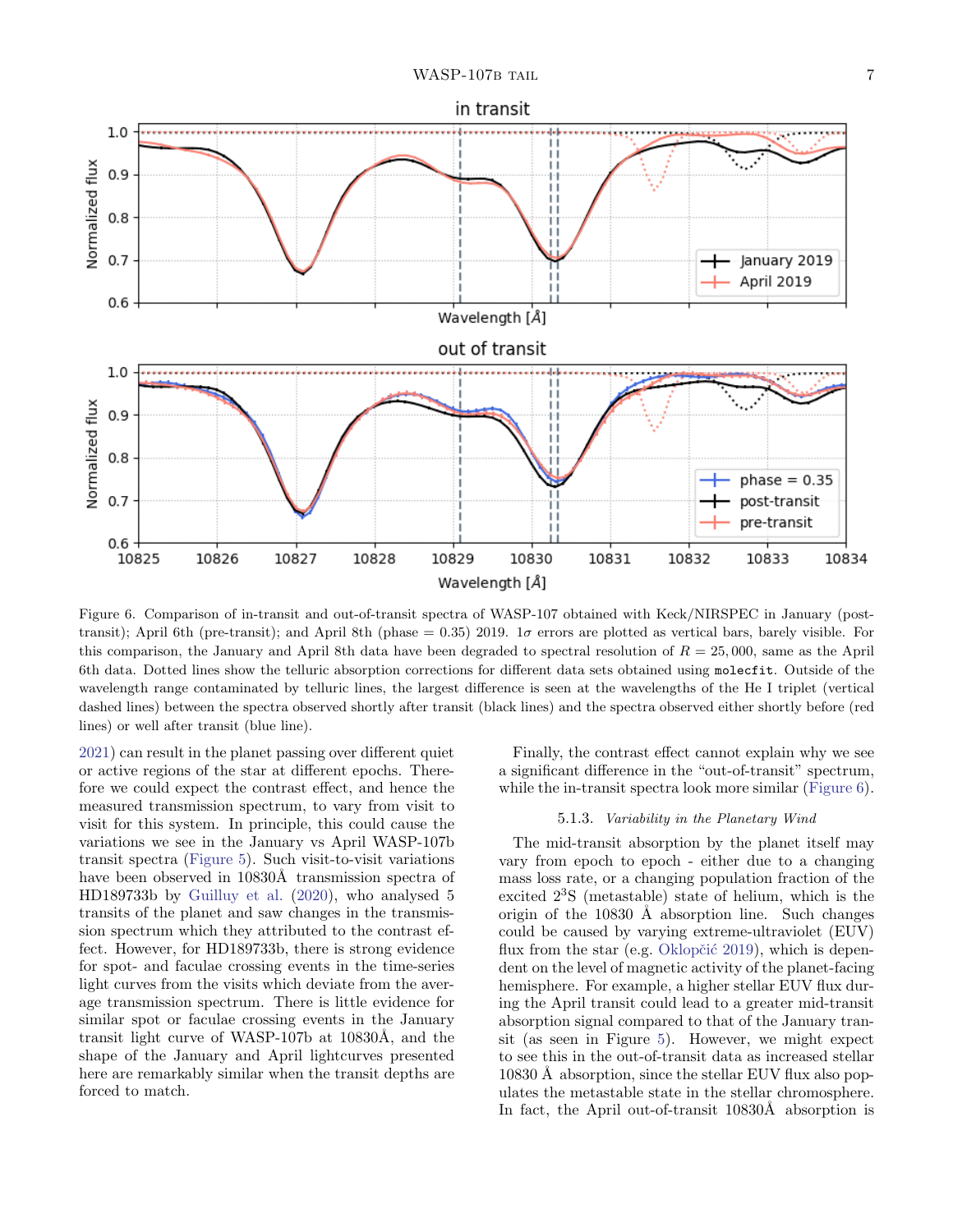weaker than that of January (assuming no planetary tail).

Several studies, including [Wang & Dai](#page-11-22) [\(2020\)](#page-11-22) and [Mc-](#page-10-15)[Cann et al.](#page-10-15) [\(2019\)](#page-10-15), have found that shear instabilities due to interaction with a stellar wind can change the level of absorption observed in transit light curves of escaping atmospheres. The greatest variability is seen in the pre- and post-transit absorption, however, they also report low levels of variability between second and third contact. For the fiducial model of [Wang & Dai](#page-11-22) [\(2020\)](#page-11-22), which best-fits the observations of [Allart et al.](#page-10-27) [\(2019\)](#page-10-27) and [Kirk et al.](#page-10-28) [\(2020\)](#page-10-28), the mid-transit variations are small, totalling less than 5% of the equivalent width of the absorption line. The consistency of the [Allart](#page-10-27) [et al.](#page-10-27) [\(2019\)](#page-10-27) and [Kirk et al.](#page-10-28) [\(2020\)](#page-10-28) transmission spectra, which sandwiched our observations in time, also argues against significant variations in the planetary wind. In any case, all of the [Wang & Dai](#page-11-22) [\(2020\)](#page-11-22) models which include a stellar wind suggest that the planet should have a trailing tail—which would contaminate the posttransit spectra—so it is difficult to avoid a tail as the cause of the observed variation.

#### 5.2. Modelling the Outflowing Gas from WASP-107b

Because there is no significant pre-transit baseline on the night of our January transit observations, we cannot conclusively measure when the excess absorption diminishes entirely from the light curve—and therefore measure the size of an extended tail. However, we can make an estimate, if we assume that the transit depth at 10830Å did not change between January and April (which may not necessarily be true because of the reasons discussed above). When the transit depths are matched, as described in Section [4.2,](#page-4-3) the January transit light curve reaches the unitary baseline at a phase of around 0.0186 (dash-dotted line in Figure [4\)](#page-6-0). This phase corresponds to an orbital length of  $5.0\times10^5$  km; ∼7.0 planet radii; or roughly twice the planetary Roche lobe radius (calculated using the parameters in Table [1](#page-3-0) and Equation 2 of [Eggleton](#page-10-39) [1983\)](#page-10-39).

The effect of stellar wind on escaping exoplanet atmospheres has been a topic of considerable interest in recent years (e.g. [Stone & Proga](#page-11-32) [2009;](#page-11-32) [Matsakos et al.](#page-10-10) [2015;](#page-10-10) [Christie et al.](#page-10-11) [2016;](#page-10-11) [Villarreal D'Angelo et al.](#page-11-33) [2018;](#page-11-33) [Carolan et al.](#page-10-16) [2021\)](#page-10-16). For example, [McCann et al.](#page-10-15) [\(2019\)](#page-10-15) used hydrodynamical models of escaping atmospheres to study the effects of varying stellar environments including stellar winds—in the context of Lyman-alpha transit observations of irradiated gas giants. Their results, which concerned the bulk loss of atmospheric material, are relevant to WASP-107b, even though we observed metastable helium rather than hydrogen. They showed that with a very weak stellar wind, lost material from a highly-irradiated planet forms a low-density torus around the star. This would not impart a significant time-varying signal on observed spectra. On the other hand, the radial force of a strong stellar wind directs the lost material into a dense stream (which is also shaped by the rotational and orbital motion of the planet). It is this radially-directed stream which results in excess blue-shifted absorption post transit. It may therefore be possible to infer the relative strengths of the planetary and stellar winds from observations of post-transit tails like that of WASP-107b (MacLeod  $&$  Oklopčić, in prep.).

In Figure [4](#page-6-0) we show the fiducial light curve model of WASP-107b at 10830Å from the hydrodynamical simulations of [Wang & Dai](#page-11-22) [\(2020\)](#page-11-22), which include stellar wind effects. They used a stellar wind density at WASP-107b's orbital distance of  $1.7 \times 10^{-19}$  g cm<sup>-3</sup> (about 20 times the solar value) and high-energy fluxes slightly higher than a typical K5 star, and found a mass-loss rate of around  $1.02 \times 10^{-9}$  Earth-masses per year. We did not fit the model to our data, yet the observed posttransit absorption is remarkably similar to that of the simulation, as is the overall shape of the light curve. The model is slightly shallower than the data from 1st contact till mid-transit. [McCann et al.](#page-10-15) [\(2019\)](#page-10-15) show how increasing the stellar wind density can compress the massloss flow on the eastern limb of the planet, and thus truncate any pre-transit absorption signals. Perhaps these observations might therefore be better explained by a more rarefied stellar wind.

Because our observations provide the only post-transit coverage of WASP-107b at high resolution around 10830Å so far, it is difficult to search for variability caused by shear instabilities, which is expected to be most dramatic in the pre- and post-transit epochs. There is a small amount of pre-transit absorption in the light curves of [Allart et al.](#page-10-27) [\(2019\)](#page-10-27), [Kirk et al.](#page-10-28) [\(2020\)](#page-10-28), and this work. However, all three data sets are consistent within the  $1\sigma$  errors when we normalise our lightcurve as described in Section [4.2.](#page-4-3) Because we normalised the lightcurve by matching our data to the [Kirk et al.](#page-10-28) [\(2020\)](#page-10-28) between the second and third contacts only, our analysis would not be affected by pre- or post-transit variability. Finally, our main conclusion - that WASP-107b has a long, post-transit tail - would be unaffected by incorrect light curve normalisation, because the normalisation would not change the prolonged egress that we observed.

#### 6. DISCUSSION AND CONCLUSIONS

To summarize, we directly observed excess, posttransit absorption for WASP-107b at 10830Å, with NIR-SPEC on Keck. The most likely cause is a comet-like tail of lost atmospheric material trailing the planet, which is a common feature seen in 3D numerical simulations of escaping exoplanet atmospheres. The post-transit absorption we measured is remarkably similar to the simulations of WASP-107b from [Wang & Dai](#page-11-22) [\(2020\)](#page-11-22). Hints of a tail were noted by [Kirk et al.](#page-10-28) [\(2020\)](#page-10-28), who observed excess absorption during egress, however, they did not have as much post-transit phase coverage as we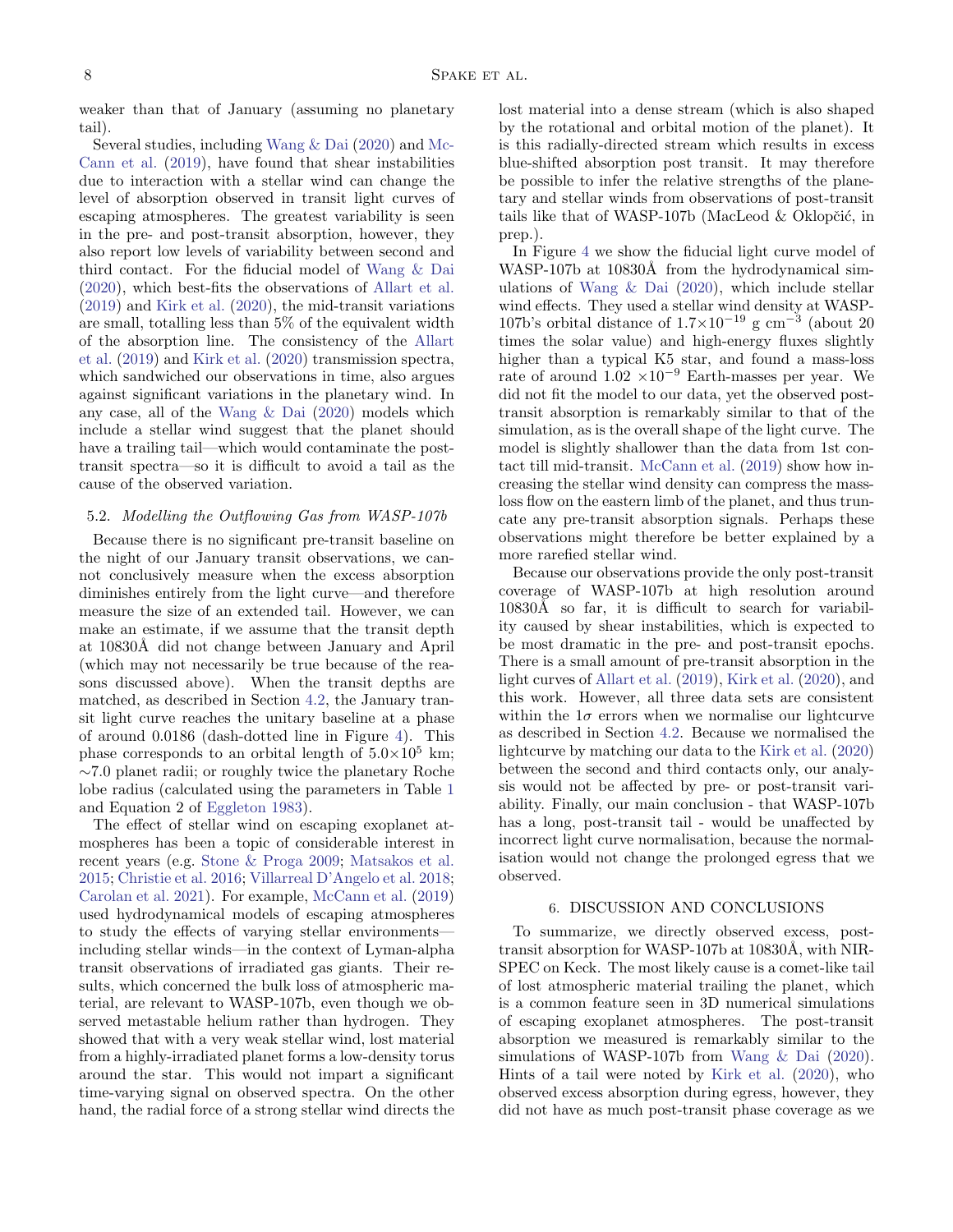did. Our transmission spectrum, constructed assuming the nominal 'out-of-transit' epochs (i.e. assuming no excess helium absorption in the post-egress spectra) is significantly different than the two previously published absorption spectra at 10830Å, which were constructed using out-of-transit spectra derived from either solely [\(Kirk et al.](#page-10-28) [2020\)](#page-10-28) or mostly [\(Allart et al.](#page-10-27) [2019\)](#page-10-27) pre-transit epochs. We cannot rule out contribution from the contrast effect, i.e. crossing over different active/quiet regions of the star from epoch to epoch. However, WASP-107b's asymmetrical lightcurve and a deeper and more blueshifted post-transit spectrum (compared to previous observations) point to a tail as the most likely physical cause of the difference.

There are two other exoplanets which show evidence for post-transit tails at 10830Å: the warm, Saturnmass WASP-69b [\(Nortmann et al.](#page-11-10) [2018\)](#page-11-10) and the hot Jupiter HD189733b (e.g. [Guilluy et al.](#page-10-38) [2020\)](#page-10-38). The posttransit absorption for HD189733b is of fairly low significance, and therefore [Guilluy et al.](#page-10-38) [\(2020\)](#page-10-38) do not provide an estimate of its extent. For WASP-69b, [Nort](#page-11-10)[mann et al.](#page-11-10) [\(2018\)](#page-11-10) measured significant post-transit absorption for at least 20 minutes after fourth contact in two transit observations, and they also observed a blueshift in the 10830Å lines at that time. They calculated that WASP-69b's tail extends to around 1.7  $\times 10^5$  km; 2.4 Jupiter radii; or 1.2 times WASP-69b's Roche lobe radius. WASP-69b is a particularly interesting planet to compare to WASP-107b, because they both have fairly similar stellar host types (K6/K5, respectively); orbital distances  $(0.55/0.45 \text{ AU})$ ; and planetary radii (0.95/1.06 Jupiter radii), but quite different masses  $(0.096/0.26$  Jupiter masses). At  $5.0\times10^{5}$ km, WASP-107b appears to have a much more extended post-transit tail at 10830Å, which is perhaps unsurprising, since WASP-107b has much deeper overall excess absorption at mid transit (6% vs 3%). Perhaps it is the lower gravitational potential of the planet which leads to a more extended cloud of material encircling and trailing the planet. In any case, WASP-107b appears to have the most dramatic post-transit tail of any exoplanet observed at  $10830\text{\AA}$  so far.

WASP-107b has a nominal planetary transit duration of 2.7 hours, plus a tail which shows excess absorption for around 80 minutes after the nominal egress. A full transit, with pre-egress and a post-tail baseline will be necessary to better constrain the size and kinematics of the tail. In order to observe the entire transit from the ground, with ample pre- and post- transit baseline, the mid-transit time needs to occur close to the middle of a given night. One half-night of telescope time, we have shown, is not enough. Because it only transits once every 5.7 days, such events will be rarer for WASP-107b than for typical hot Jupiter exoplanets,

which usually have shorter orbital periods. A scheduled transit observation lasting 6.5 hours (program ID:1224, PI:Birkmann) with NIRSpec on the James Webb Space Telescope (JWST), which covers  $10830\text{\AA}$ , may be long enough to cover the required phases to observe the full tail. The medium resolution of the JWST observations (R∼2,700) will impede detailed characterisation of the helium absorption line profile, but the precision of the spectro-photometric lightcurve will be unmatched. Since WASP-107b remains the planet with the largest absorption depth and signal-to-noise ratio, and now has the largest observed tail at  $10830.3\text{\AA}$ , observations of a full transit of the planet and tail will be essential for validating hydrodynamical models and investigating the influence of stellar wind on escaping atmospheres. Finally, we advise caution in selecting spectra to use for the baseline stellar flux for any transmission spectrum, when the spatial extent of the planetary atmosphere is unknown.

#### Facility: Keck:II (NIRSPEC)

Software: SciPy [\(Virtanen et al.](#page-11-34) [2020\)](#page-11-34); NumPy [\(Van](#page-11-35) [Der Walt et al.](#page-11-35) [2011\)](#page-11-35); matplotlib [\(Hunter](#page-10-40) [2007\)](#page-10-40); Astropy [\(Astropy Collaboration et al.](#page-10-41) [2013\)](#page-10-41), iSpec [\(Blanco-](#page-10-34)[Cuaresma et al.](#page-10-34) [2014\)](#page-10-34)

#### ACKNOWLEDGMENTS

We are extremely grateful to Carlos Alvarez and Greg Doppmann for their expert assistance with Keck/NIRSPEC operations, especially during the early post-upgrade epoch of our observations, and to Emily Martin for helpful pre-observation conversations concerning the upgraded instrument. We thank Trevor David, James Kirk, Ryan Rubenzahl, Michael Zhang, Fei Dai, Heather Knutson, and Romain Allart for helpful discussions. We also thank Lile Wang and Fei Dai for their model light curve.

We thank the expert referee for helpful comments.

AO gratefully acknowledges support from the Dutch Research Council NWO Veni grant. JJS is supported by the Heising Simons 51 Pegasi b postdoctoral fellowship.

The data presented herein were obtained at the W. M. Keck Observatory, which is operated as a scientific partnership among the California Institute of Technology, the University of California and the National Aeronautics and Space Administration. The Observatory was made possible by the generous financial support of the W. M. Keck Foundation. The authors wish to recognize and acknowledge the very significant cultural role and reverence that the summit of Maunakea has always had within the indigenous Hawaiian community. We were most fortunate to have the opportunity to conduct observations from this mountain.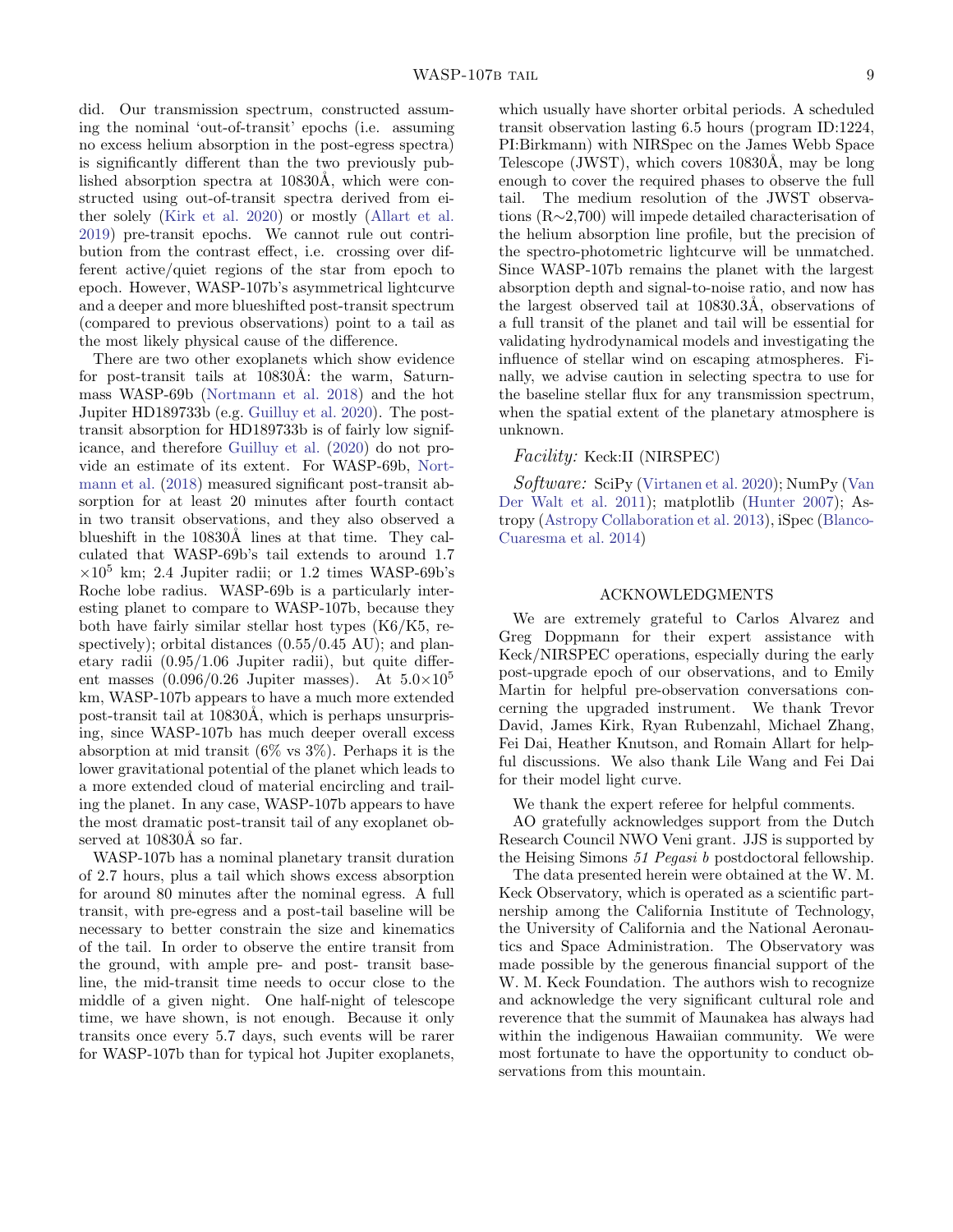#### REFERENCES

- <span id="page-10-22"></span>Allart, R., Bourrier, V., Lovis, C., et al. 2018, Science, 362, 1384, doi: [10.1126/science.aat5879](http://doi.org/10.1126/science.aat5879)
- <span id="page-10-27"></span>—. 2019, arXiv e-prints, arXiv:1901.08073. <https://arxiv.org/abs/1901.08073>
- <span id="page-10-24"></span>Alonso-Floriano, F. J., Snellen, I. A. G., Czesla, S., et al. 2019, A&A, 629, A110, doi: [10.1051/0004-6361/201935979](http://doi.org/10.1051/0004-6361/201935979)
- <span id="page-10-26"></span>Anderson, D. R., Collier Cameron, A., Delrez, L., et al. 2017, Astronomy & Astrophysics, 604, A110, doi: [10.1051/0004-6361/201730439](http://doi.org/10.1051/0004-6361/201730439)
- <span id="page-10-41"></span>Astropy Collaboration, Robitaille, T. P., Tollerud, E. J., et al. 2013, A&A, 558, A33, doi: [10.1051/0004-6361/201322068](http://doi.org/10.1051/0004-6361/201322068)
- <span id="page-10-18"></span>Ben-Jaffel, L., & Ballester, G. E. 2013, Astronomy & Astrophysics, 553, A52, doi: [10.1051/0004-6361/201221014](http://doi.org/10.1051/0004-6361/201221014)
- <span id="page-10-9"></span>Bisikalo, D., Kaygorodov, P., Ionov, D., et al. 2013, ApJ, 764, 19, doi: [10.1088/0004-637X/764/1/19](http://doi.org/10.1088/0004-637X/764/1/19)
- <span id="page-10-34"></span>Blanco-Cuaresma, S., Soubiran, C., Jofré, P., & Heiter, U. 2014, in Astronomical Society of India Conference Series, Vol. 11, Astronomical Society of India Conference Series, 85–91. <https://arxiv.org/abs/1312.4545>
- <span id="page-10-12"></span>Bourrier, V., Lecavelier des Etangs, A., Ehrenreich, D., Tanaka, Y. A., & Vidotto, A. A. 2016, A&A, 591, A121, doi: [10.1051/0004-6361/201628362](http://doi.org/10.1051/0004-6361/201628362)
- <span id="page-10-19"></span>Bourrier, V., Lecavelier des Etangs, A., Dupuy, H., et al. 2013, A&A, 551, A63, doi: [10.1051/0004-6361/201220533](http://doi.org/10.1051/0004-6361/201220533)
- <span id="page-10-16"></span>Carolan, S., Vidotto, A. A., Villarreal D'Angelo, C., & Hazra, G. 2021, MNRAS, 500, 3382, doi: [10.1093/mnras/staa3431](http://doi.org/10.1093/mnras/staa3431)
- <span id="page-10-13"></span>Carroll-Nellenback, J., Frank, A., Liu, B., et al. 2017, MNRAS, 466, 2458, doi: [10.1093/mnras/stw3307](http://doi.org/10.1093/mnras/stw3307)
- <span id="page-10-36"></span>Cauley, P. W., Kuckein, C., Redfield, S., et al. 2018, AJ, 156, 189, doi: [10.3847/1538-3881/aaddf9](http://doi.org/10.3847/1538-3881/aaddf9)
- <span id="page-10-21"></span>Cauley, P. W., Redfield, S., Jensen, A. G., & Barman, T. 2016, AJ, 152, 20, doi: [10.3847/0004-6256/152/1/20](http://doi.org/10.3847/0004-6256/152/1/20)
- <span id="page-10-20"></span>Cauley, P. W., Redfield, S., Jensen, A. G., et al. 2015, ApJ, 810, 13, doi: [10.1088/0004-637X/810/1/13](http://doi.org/10.1088/0004-637X/810/1/13)
- <span id="page-10-35"></span>Cegla, H. M., Watson, C. A., Shelyag, S., et al. 2018, ApJ, 866, 55, doi: [10.3847/1538-4357/aaddfc](http://doi.org/10.3847/1538-4357/aaddfc)
- <span id="page-10-11"></span>Christie, D., Arras, P., & Li, Z.-Y. 2016, ApJ, 820, 3, doi: [10.3847/0004-637X/820/1/3](http://doi.org/10.3847/0004-637X/820/1/3)
- <span id="page-10-29"></span>Dai, F., & Winn, J. N. 2017, AJ, 153, 205, doi: [10.3847/1538-3881/aa65d1](http://doi.org/10.3847/1538-3881/aa65d1)
- <span id="page-10-37"></span>Dai, F., & Winn, J. N. 2017, The Astronomical Journal, 153, 205, doi: [10.3847/1538-3881/aa65d1](http://doi.org/10.3847/1538-3881/aa65d1)
- <span id="page-10-39"></span>Eggleton, P. P. 1983, ApJ, 268, 368, doi: [10.1086/160960](http://doi.org/10.1086/160960)
- <span id="page-10-6"></span>Ehrenreich, D., Bourrier, V., Wheatley, P. J., et al. 2015, Nature, 522, 459, doi: [10.1038/nature14501](http://doi.org/10.1038/nature14501)
- <span id="page-10-17"></span>Fossati, L., Haswell, C. A., Froning, C. S., et al. 2010, ApJL, 714, L222, doi: [10.1088/2041-8205/714/2/L222](http://doi.org/10.1088/2041-8205/714/2/L222)
- <span id="page-10-1"></span>Fulton, B. J., Petigura, E. A., Howard, A. W., et al. 2017, AJ, 154, 109, doi: [10.3847/1538-3881/aa80eb](http://doi.org/10.3847/1538-3881/aa80eb)
- <span id="page-10-2"></span>Ginzburg, S., Schlichting, H. E., & Sari, R. 2018, Monthly Notices of the Royal Astronomical Society, 476, 759–765, doi: [10.1093/mnras/sty290](http://doi.org/10.1093/mnras/sty290)
- <span id="page-10-38"></span>Guilluy, G., Andretta, V., Borsa, F., et al. 2020, A&A, 639, A49, doi: [10.1051/0004-6361/202037644](http://doi.org/10.1051/0004-6361/202037644)
- <span id="page-10-40"></span>Hunter, J. D. 2007, Computing In Science & Engineering, 9, 90
- <span id="page-10-32"></span>Husser, T. O., Wende-von Berg, S., Dreizler, S., et al. 2013, A&A, 553, A6, doi: [10.1051/0004-6361/201219058](http://doi.org/10.1051/0004-6361/201219058)
- <span id="page-10-4"></span>Jensen, A. G., Redfield, S., Endl, M., et al. 2012, The Astrophysical Journal, 751, 86, doi: [10.1088/0004-637x/751/2/86](http://doi.org/10.1088/0004-637x/751/2/86)
- <span id="page-10-25"></span>Kasper, D., Bean, J. L., Oklopčić, A., et al. 2020, The Astronomical Journal, 160, 258, doi: [10.3847/1538-3881/abbee6](http://doi.org/10.3847/1538-3881/abbee6)
- <span id="page-10-33"></span>Kausch, W., Noll, S., Smette, A., et al. 2015, A&A, 576, A78, doi: [10.1051/0004-6361/201423909](http://doi.org/10.1051/0004-6361/201423909)
- <span id="page-10-14"></span>Khodachenko, M. L., Shaikhislamov, I. F., Lammer, H., et al. 2019, ApJ, 885, 67, doi: [10.3847/1538-4357/ab46a4](http://doi.org/10.3847/1538-4357/ab46a4)
- <span id="page-10-31"></span>Kim, S., Prato, L., & McLean, I. 2015, REDSPEC: NIRSPEC data reduction. <http://ascl.net/1507.017>
- <span id="page-10-28"></span>Kirk, J., Alam, M. K., López-Morales, M., & Zeng, L. 2020, AJ, 159, 115, doi: [10.3847/1538-3881/ab6e66](http://doi.org/10.3847/1538-3881/ab6e66)
- <span id="page-10-5"></span>Kulow, J. R., France, K., Linsky, J., & Loyd, R. O. P. 2014, ApJ, 786, 132, doi: [10.1088/0004-637X/786/2/132](http://doi.org/10.1088/0004-637X/786/2/132)
- <span id="page-10-7"></span>Lavie, B., Ehrenreich, D., Bourrier, V., et al. 2017, A&A, 605, L7, doi: [10.1051/0004-6361/201731340](http://doi.org/10.1051/0004-6361/201731340)
- <span id="page-10-3"></span>Lecavelier Des Etangs, A., Ehrenreich, D., Vidal-Madjar, A., et al. 2010, A&A, 514, A72, doi: [10.1051/0004-6361/200913347](http://doi.org/10.1051/0004-6361/200913347)
- <span id="page-10-8"></span>Lecavelier des Etangs, A., Bourrier, V., Wheatley, P. J., et al. 2012, A&A, 543, L4, doi: [10.1051/0004-6361/201219363](http://doi.org/10.1051/0004-6361/201219363)
- <span id="page-10-0"></span>Lopez, E. D., & Fortney, J. J. 2013, ApJ, 776, 2, doi: [10.1088/0004-637X/776/1/2](http://doi.org/10.1088/0004-637X/776/1/2)
- <span id="page-10-23"></span>Mansfield, M., Bean, J. L., Oklopčić, A., et al. 2018, ApJL, 868, L34
- <span id="page-10-30"></span>Martin, E. C., Fitzgerald, M. P., McLean, I. S., et al. 2018, Proc. SPIE, 10702, 107020A, doi: [10.1117/12.2312266](http://doi.org/10.1117/12.2312266)
- <span id="page-10-10"></span>Matsakos, T., Uribe, A., & Königl, A. 2015, A&A, 578, A6, doi: [10.1051/0004-6361/201425593](http://doi.org/10.1051/0004-6361/201425593)
- <span id="page-10-15"></span>McCann, J., Murray-Clay, R. A., Kratter, K., & Krumholz, M. R. 2019, ApJ, 873, 89, doi: [10.3847/1538-4357/ab05b8](http://doi.org/10.3847/1538-4357/ab05b8)